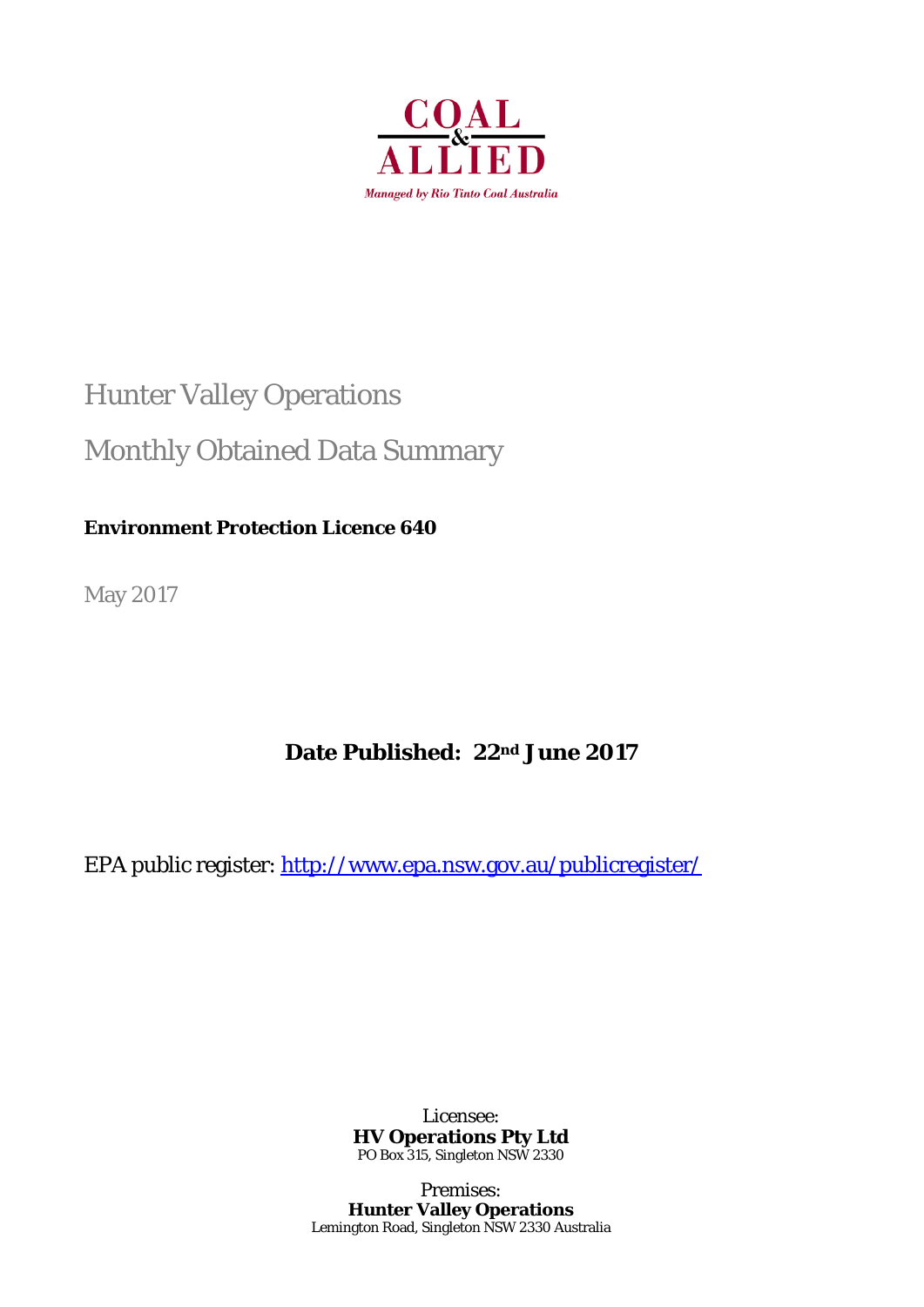## **Contents**

| 1.0<br><b>INTRODUCTION</b>                                            |                  |
|-----------------------------------------------------------------------|------------------|
| <b>AIR QUALITY</b><br>2.0                                             | $\boldsymbol{2}$ |
| 2.1 Particulate Matter < 10µm (PM10) Monitoring                       | $\boldsymbol{2}$ |
| 2.1.1<br><b>PM10 Results</b>                                          | $\boldsymbol{2}$ |
| <b>SURFACE WATER</b><br>3.0                                           | 4                |
| 3.1 Mine Water Discharge Monitoring                                   | 4                |
| <b>BLAST MONITORING</b><br>4.0                                        | $\mathbf 5$      |
| <b>4.1 Blast Monitoring</b>                                           | 5                |
| <b>Appendix A: Hunter Valley Operations Monitoring Locations Plan</b> | 9                |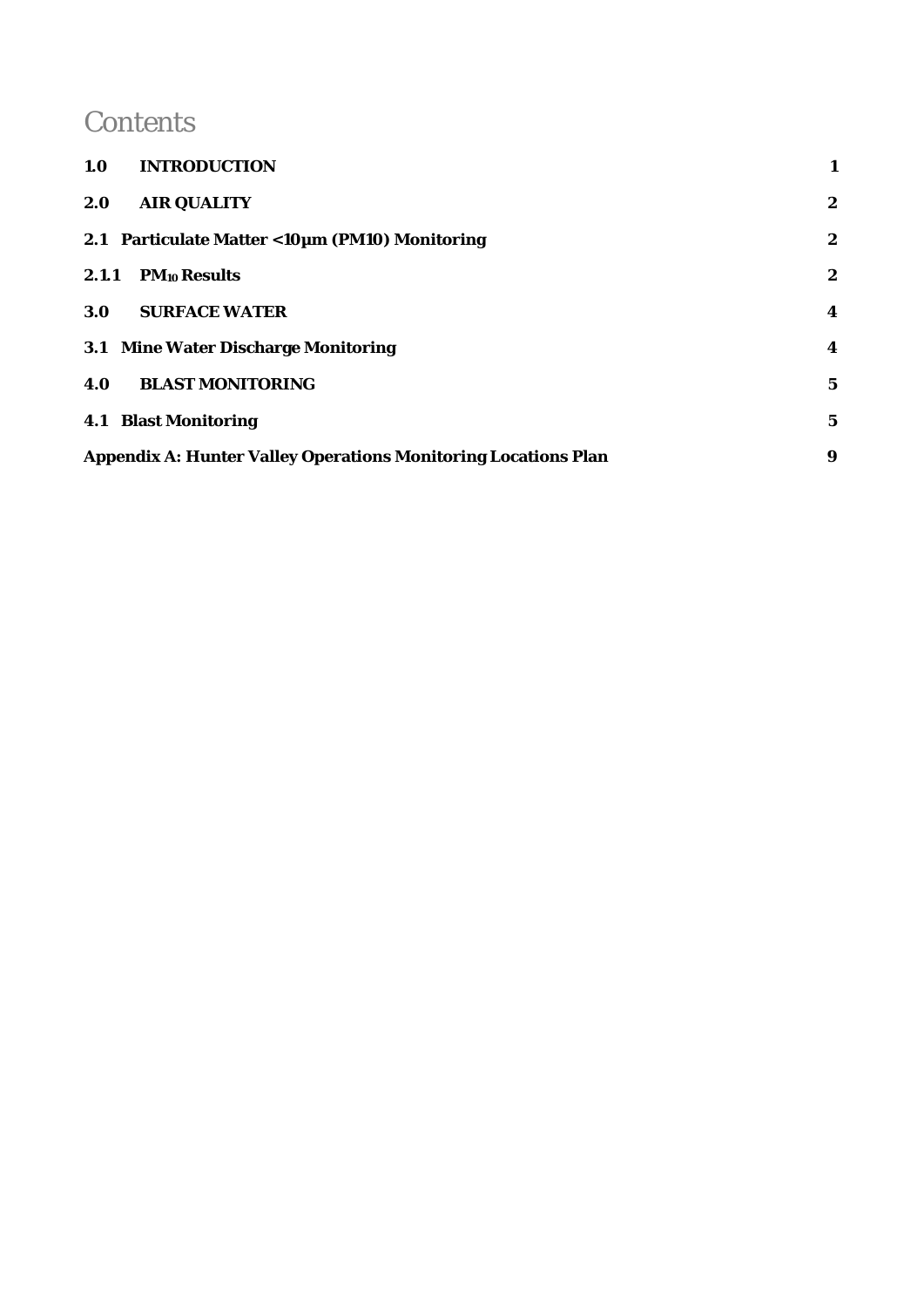# Figures

|  |  | Figure 1 Hunter Valley Operations Environmental Monitoring Locations 10 |  |
|--|--|-------------------------------------------------------------------------|--|
|  |  |                                                                         |  |

## Tables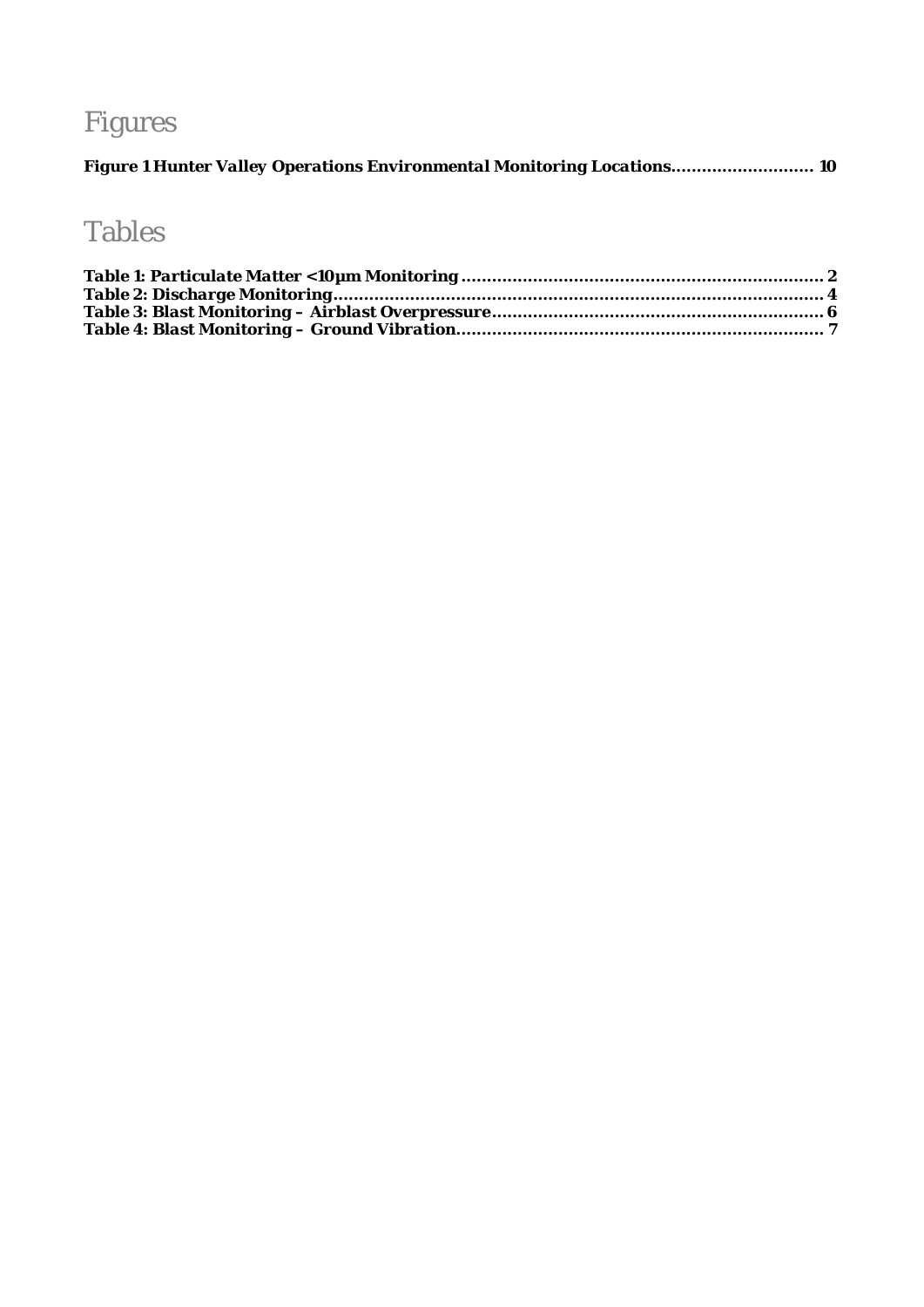#### **1.0INTRODUCTION**

This report has been compiled to provide a summary of environmental monitoring results for Hunter Valley Operations (HVO) in accordance with Environment Protection Licence (EPL) 640. This report includes all monitoring data collected in accordance with EPL 640 for the period 1st May– 31st May 2017. The Environmental Protection Licence 640 can be viewed in full at the following address:

http://www.epa.nsw.gov.au/prpoeoapp/ViewPOEOLicence.aspx?DOCID=112656&SYSUID=1&LICID=640

Monitoring in this report includes:

- Air quality monitoring;
- Surface water monitoring including mine water discharge; and
- $\bullet$ Blast monitoring.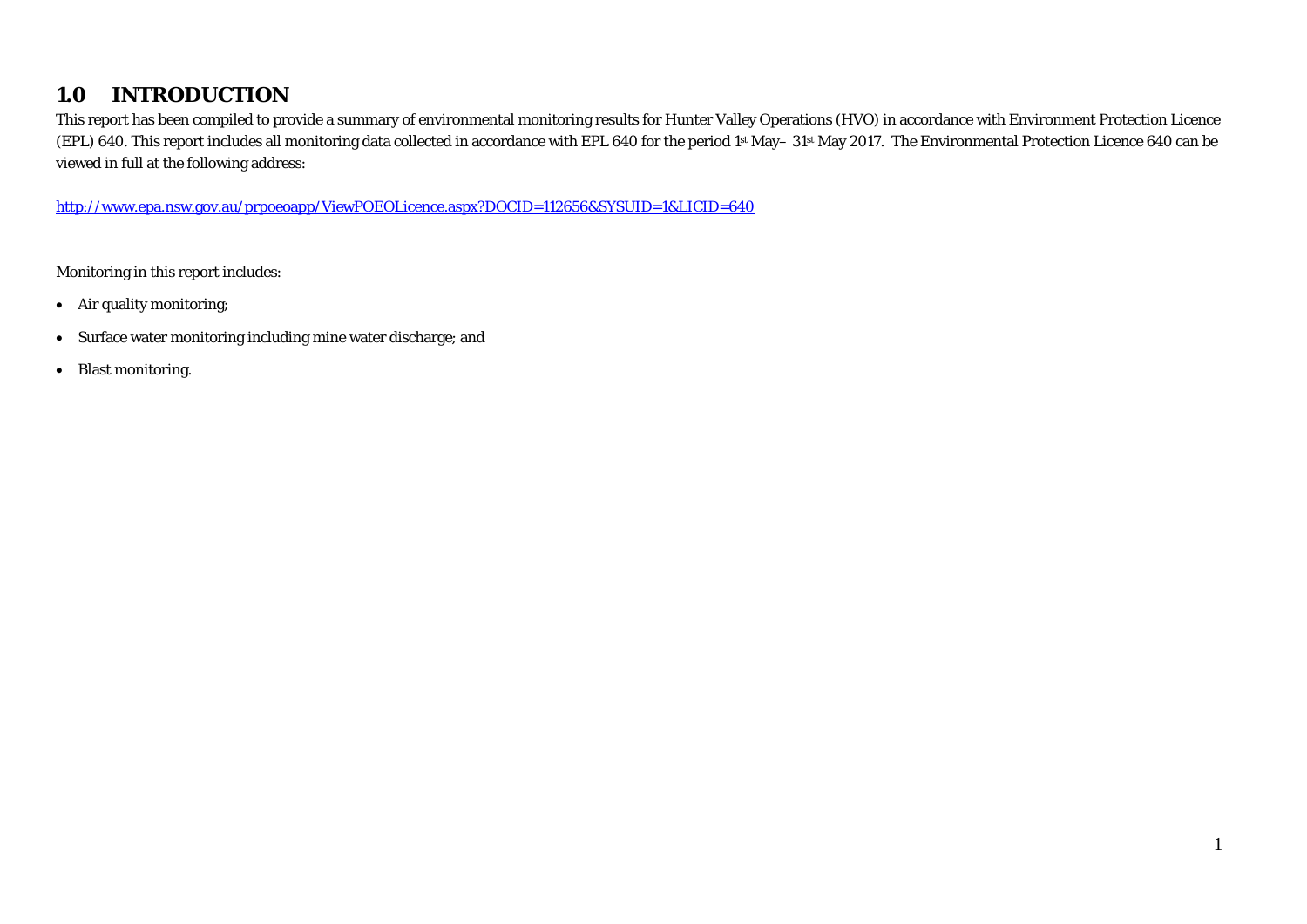#### **2.0AIR QUALITY**

To monitor regional air quality, HVO operates and maintains a network of 5 Particulate Matter <10µm(PM10) Monitors (TEOM's) on private land surrounding the mining operations. The location of these monitors can be found in Appendix A – HVO Monitoring Locations Plan.

#### **2.1Particulate Matter <10µm (PM10) Monitoring**

## **2.1.1 PM10 Results**

In accordance with the requirements of Condition M2.2 (EPL 640), Hunter Valley Operations maintains a network of five PM<sub>10</sub> monitors. The following monitoring locations (EPA Monitoring Points 13, 14, 15, 16 and 17) are listed on the licences for the purpose of monitoring:

- EPA Identification Number 13  **Howick**
- EPA Identification Number 14 **HC1**
- EPA Identification Number 15 **Wandewoi**
- EPA Identification Number 16 **Knodlers**
- EPA Identification Number 17 **Golden Highway**

Results of Particulates (PM10) monitoring (EPA Monitoring Points 13, 14, 15, 16 and 17) are shown in Table 1. Results reported represent the 24hr average PM10, derived from 10 minute average PM10 values for the period midnight to midnight, for each calendar date during the reporting period. The last sampling date was 31<sup>st</sup> May 2017; the data was obtained on the 1st June 2017.

|           | <b>Unit of</b>         | <b>Monitoring</b><br>Frequency |                                                     |      | <b>Monitoring Point</b> |      |                       |
|-----------|------------------------|--------------------------------|-----------------------------------------------------|------|-------------------------|------|-----------------------|
| Date      | <b>Measure</b>         | <b>Continuous</b>              | <b>Howick</b><br><b>Knodlers</b><br>HC1<br>Wandewoi |      |                         |      | <b>Golden Highway</b> |
| 1/05/2017 | $\mu$ g/m <sup>3</sup> |                                | 16.0                                                |      | 7.0                     | 13.3 |                       |
| 2/05/2017 | $\mu$ g/m <sup>3</sup> |                                | 19.6                                                | 39.2 | 13.2                    | 23.1 | 26.9                  |
| 3/05/2017 | $\mu$ g/m <sup>3</sup> |                                | 27.3                                                | 33.6 | 10.7                    | 18.1 | 40.5                  |

### **Table 1: Particulate Matter <10µm Monitoring**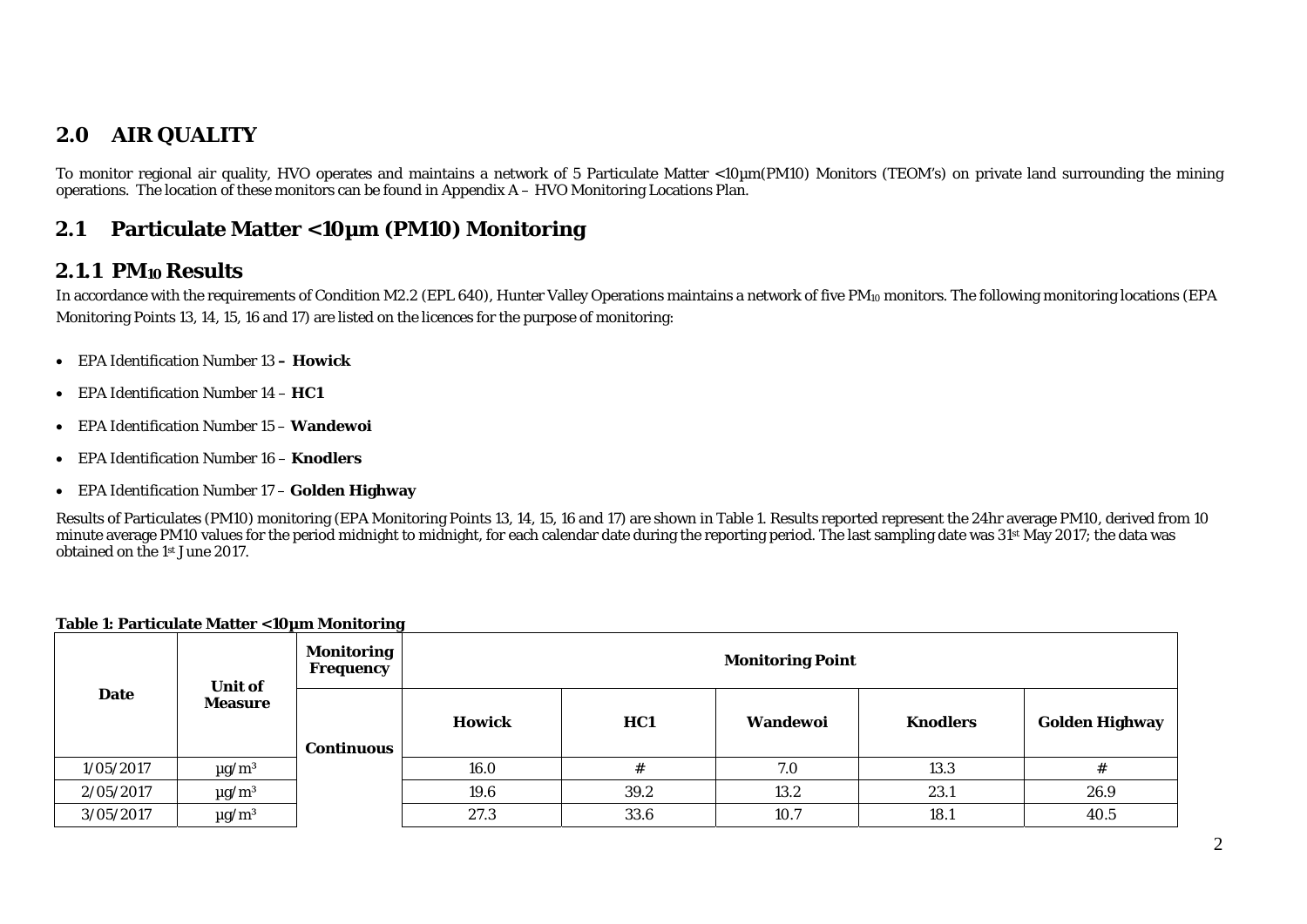| 4/05/2017  | $\mu$ g/m <sup>3</sup>   | 21.6 | 16.5 | 10.6    | 10.7 | 21.0    |
|------------|--------------------------|------|------|---------|------|---------|
| 5/05/2017  | $\mu g/m^3$              | 27.3 | 79.8 | 18.3    | 13.0 | 21.9    |
| 6/05/2017  | $\mu\text{g}/\text{m}^3$ | 25.6 | 43.1 | 9.4     | 16.4 | 29.8    |
| 7/05/2017  | $\mu$ g/m <sup>3</sup>   | 31.5 | 45.4 | 12.8    | 23.0 | 26.7    |
| 8/05/2017  | $\mu g/m^3$              | 45.1 | 96.0 | 25.0    | 27.1 | 44.3    |
| 9/05/2017  | $\mu\text{g}/\text{m}^3$ | 37.4 | 36.3 | 19.6    | 16.7 | 33.7    |
| 10/05/2017 | $\mu$ g/m <sup>3</sup>   | 35.3 | 71.5 | 17.3    | 12.6 | 33.8    |
| 11/05/2017 | $\mu\text{g}/\text{m}^3$ | 35.3 | 58.0 | 17.7    | 18.3 | 37.2    |
| 12/05/2017 | $\mu g/m^3$              | 38.1 | 95.7 | 20.8    | 27.4 | 53.2    |
| 13/05/2017 | $\mu g/m^3$              | 31.5 | 63.1 | 19.8    | 15.9 | 31.1    |
| 14/05/2017 | $\mu g/m^3$              | 19.2 | 29.0 | 9.3     | 9.8  | 25.5    |
| 15/05/2017 | $\mu g/m^3$              | 13.4 | 40.1 | 3.6     | 10.7 | 22.1    |
| 16/05/2017 | $\mu g/m^3$              | 24.1 | 48.7 | 17.4    | 15.4 | 20.3    |
| 17/05/2017 | $\mu g/m^3$              | 32.6 | 90.2 | 18.7    | 19.4 | 31.1    |
| 18/05/2017 | $\mu g/m^3$              | 27.6 | $\#$ | 19.4    | $\#$ | $\#$    |
| 19/05/2017 | $\mu\text{g}/\text{m}^3$ | 11.1 | 9.2  | 5.0     | 4.6  | 7.2     |
| 20/05/2017 | $\mu g/m^3$              | 6.2  | 7.7  | 2.5     | 4.0  | $6.0\,$ |
| 21/05/2017 | $\mu$ g/m <sup>3</sup>   | 10.7 | 13.9 | 6.2     | 5.9  | 11.2    |
| 22/05/2017 | $\mu g/m^3$              | 23.4 | 18.0 | 14.5    | 10.8 | 23.7    |
| 23/05/2017 | $\mu\text{g}/\text{m}^3$ | 12.6 | 23.0 | 7.0     | 16.1 | 16.2    |
| 24/05/2017 | $\mu g/m^3$              | 11.3 | 37.2 | 3.4     | 23.6 | 8.7     |
| 25/05/2017 | $\mu g/m^3$              | 16.3 | 31.6 | $3.9\,$ | 15.7 | 12.7    |
| 26/05/2017 | $\mu g/m^3$              | 19.9 | 28.5 | 11.3    | 17.4 | 22.0    |
| 27/05/2017 | $\mu$ g/m <sup>3</sup>   | 25.9 | 72.8 | 13.5    | 13.0 | 33.8    |
| 28/05/2017 | $\mu\text{g}/\text{m}^3$ | 17.3 | 35.9 | 6.0     | 19.0 | 16.3    |
| 29/05/2017 | $\mu g/m^3$              | 15.2 | 26.0 | 2.3     | 22.2 | 6.2     |
| 30/05/2017 | $\mu g/m^3$              | 15.4 | 27.9 | 4.0     | 24.3 | 8.8     |
| 31/05/2017 | $\mu g/m^3$              | 16.6 | 30.0 | $5.5\,$ | 17.5 | 24.4    |

# Data unavailable due to equipment or communications issue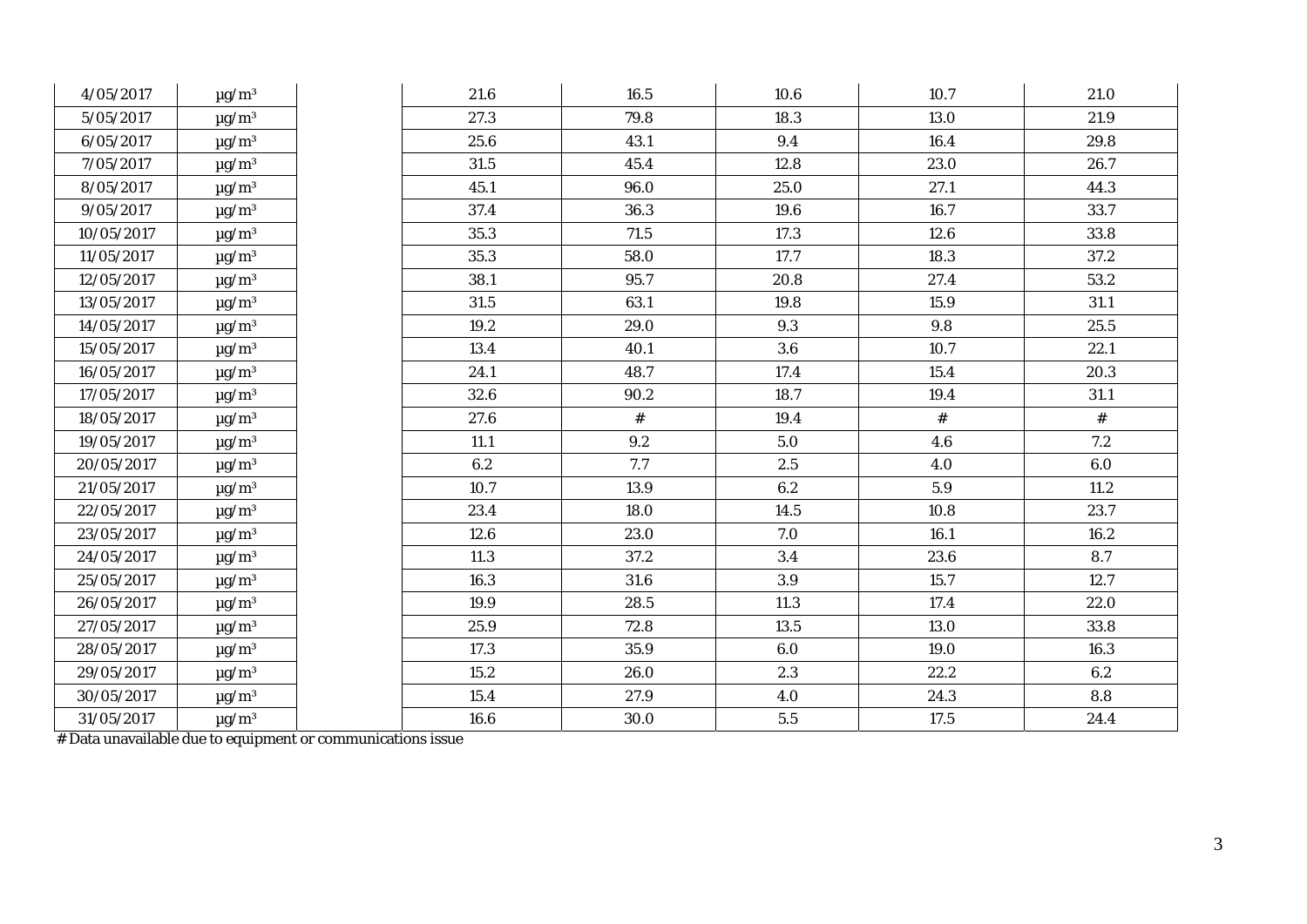## **3.0 SURFACE WATER**

#### **3.1Mine Water Discharge Monitoring**

HVO participates in the Hunter River Salinity Trading Scheme (HRSTS), and maintains six monitoring locations associated with this scheme (EPA Monitoring Points 3, 4, 5, 6, 7 and 8, Condition M2.3) as follows:

- EPA Identification Number 3 **Discharge Pipe from Dam 11N**
- EPA Identification Number 4 **Discharge end of outlet pipe on Parnell's Dam**
- EPA Identification Number 5 **At the discharge end of the alluvial lands discharge pipeline**
- EPA Identification Number 6 **In Farrell's Creek within 100m, and upstream of the confluence of flow from POINT 3**
- EPA Identification Number 7 **In Farrell's Creek within 100m, and downstream of the confluence of flow from POINT 3**
- EPA Identification Number 8 **Outlet of discharge pipe from Lake James storage dam**

The location of these sampling points can be viewed in Appendix A: HVO Monitoring Location Plan

Hunter Valley Operations did not receive any discharge opportunities in the reporting period and no water was discharged. As such, no samples were collected at Monitoring Points 3, 4, 5, 6, 7 and 8 during the reporting period (shown in Table 2 below).

| <b>Discharge Point</b>                 | <b>Date</b> | <b>Pollutant</b>               | unit of measure             | <b>Licence Limits</b> | No. of samples<br>required by licence | No. of samples you<br>collected and analysed |
|----------------------------------------|-------------|--------------------------------|-----------------------------|-----------------------|---------------------------------------|----------------------------------------------|
|                                        |             | <b>Electrical Conductivity</b> | microsiemens per centimetre |                       |                                       |                                              |
| Dam 11N Discharge / EPL Point 3        | N/A         | pH                             | pH                          | $6.5 - 9.5$           |                                       |                                              |
|                                        |             | <b>Total Suspended Solids</b>  | milligrams per litre        | 120                   |                                       |                                              |
|                                        | N/A         | <b>Electrical Conductivity</b> | microsiemens per centimetre |                       |                                       |                                              |
| Parnell's Dam Discharge / EPL Point 4  |             | pH                             | pH                          | $6.5 - 9.5$           |                                       |                                              |
|                                        |             | <b>Total Suspended Solids</b>  | milligrams per litre        | 120                   |                                       |                                              |
|                                        |             | <b>Electrical Conductivity</b> | microsiemens per centimetre | 400                   |                                       |                                              |
| Alluvial Lands Discharge / EPL Point 5 | N/A         | pH                             | pH                          |                       |                                       |                                              |
|                                        |             | <b>Total Suspended Solids</b>  | milligrams per litre        |                       |                                       |                                              |
| Farrell's Creek Upstream / EPL Point 6 | N/A         | <b>Electrical Conductivity</b> | microsiemens per centimetre |                       |                                       |                                              |

### **Table 2: Discharge Monitoring**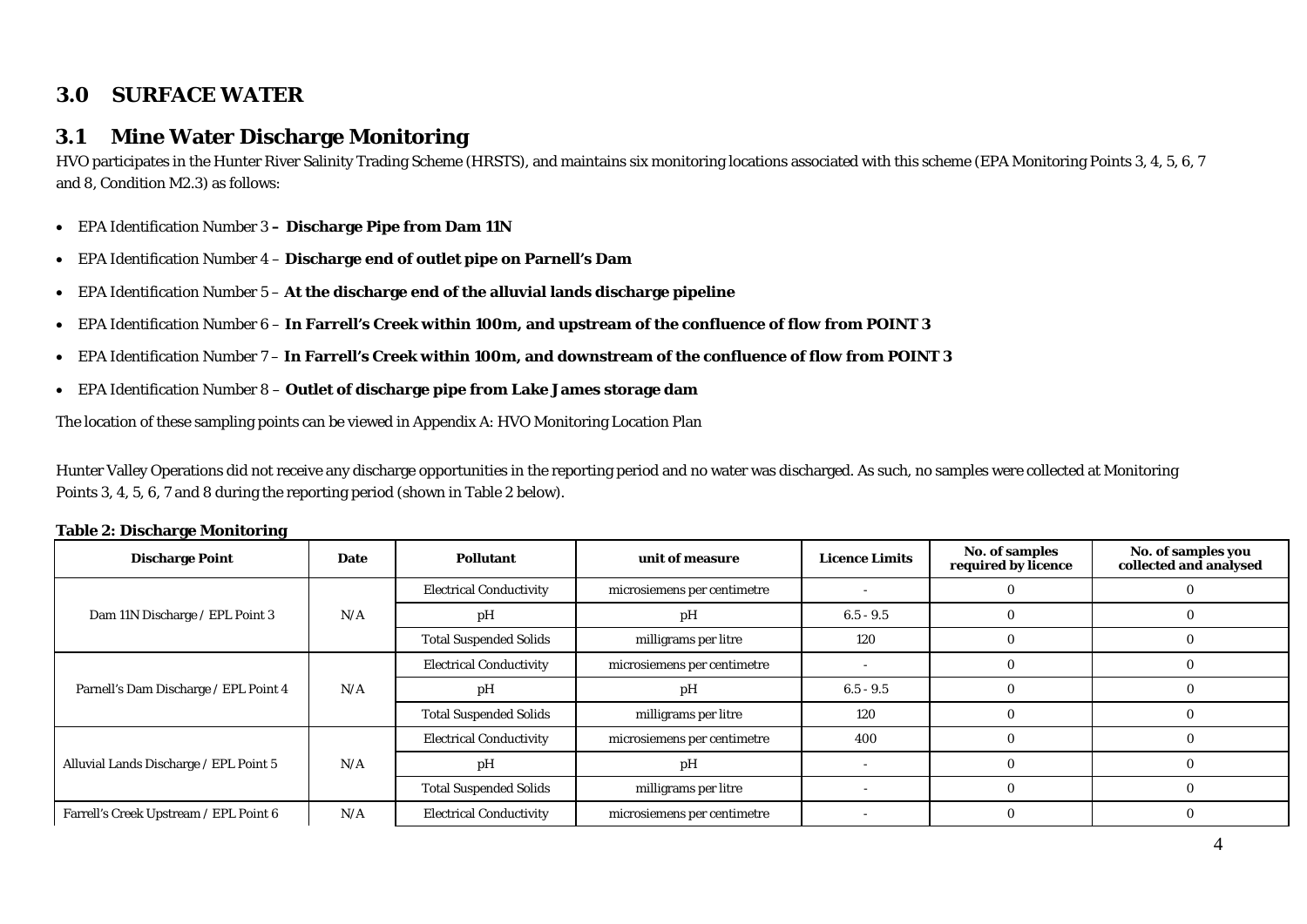|                                          |     | pH                             | pН                          |             |  |
|------------------------------------------|-----|--------------------------------|-----------------------------|-------------|--|
|                                          |     | <b>Total Suspended Solids</b>  | milligrams per litre        |             |  |
|                                          |     | <b>Electrical Conductivity</b> | microsiemens per centimetre |             |  |
| Farrell's Creek Downstream / EPL Point 7 | N/A | pH                             | рH                          |             |  |
|                                          |     | <b>Total Suspended Solids</b>  | milligrams per litre        |             |  |
|                                          |     | <b>Electrical Conductivity</b> | microsiemens per centimetre |             |  |
| Lake James Discharge / EPL Point 8       | N/A | pH                             | pН                          | $6.5 - 9.5$ |  |
|                                          |     | <b>Total Suspended Solids</b>  | milligrams per litre        | 120         |  |

## **4.0 BLAST MONITORING**

#### **4.1Blast Monitoring**

In accordance with the requirements of Condition M8.1, Hunter Valley Operations maintains a network of blast monitors to measure airblast overpressure and ground vibration for all blasts carried out at HVO. The following monitoring locations (EPA Monitoring Points 9, 10, 11 and 12) are listed on the licence for the purpose of assessing compliance with the airblast overpressure and ground vibration criteria as follows:

- EPA Identification Number 9 **Jerry's Plains**
- EPA Identification Number 10 **Moses Crossing**
- EPA Identification Number 11 **Warkworth**
- EPA Identification Number 12 **Maison Dieu**

The location of these monitors can be found in Appendix A - Hunter Valley Operations Monitoring Locations. The last date sampled was the 31<sup>st</sup> May 2017. The data was obtained on the 6th June.

During the reporting period no blasts exceeded the 115dB(L) threshold for airblast overpressure or the 5mm/s threshold for ground vibration.

Blast monitoring results are detailed in Table 3 (Airblast Overpressure) and Table 4 (Ground Vibration).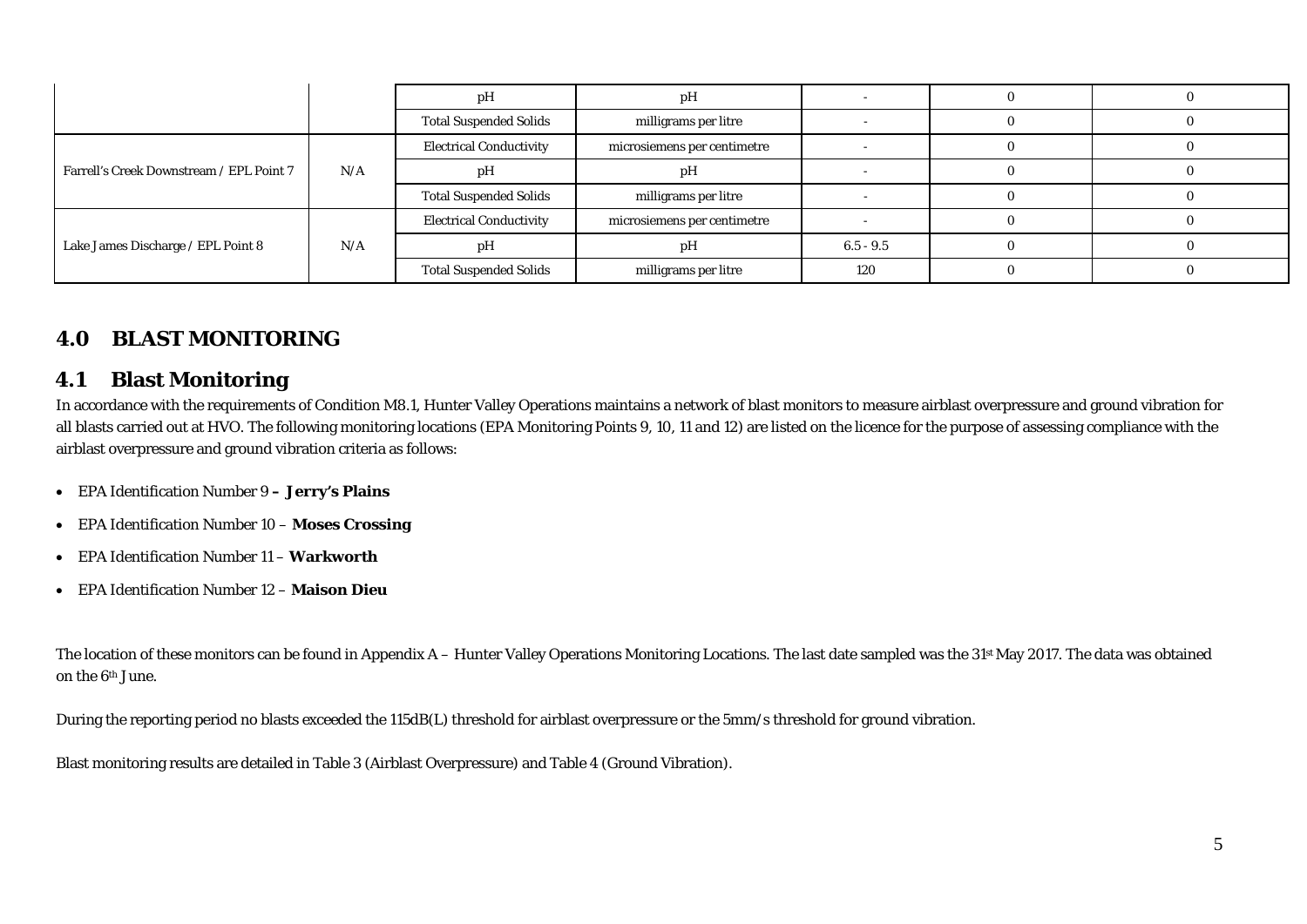| Table 3: Blast Monitoring – Airblast Overpressure |  |  |
|---------------------------------------------------|--|--|
|---------------------------------------------------|--|--|

|                           |                      |                                  | <b>EPL Limits</b>                                                          |                                             | <b>Monitoring Point</b> |                      |                    |                  |
|---------------------------|----------------------|----------------------------------|----------------------------------------------------------------------------|---------------------------------------------|-------------------------|----------------------|--------------------|------------------|
| <b>Blast ID</b>           | <b>Date and Time</b> | <b>Unit of</b><br><b>Measure</b> | Only 5% of blasts<br>can exceed<br>115db(L) during the<br>reporting period | <b>Blasts</b> can<br>not exceed<br>120dB(L) | <b>Moses Crossing</b>   | <b>Jerrys Plains</b> | <b>Maison Dieu</b> | <b>Warkworth</b> |
| WW27LPG01A                | 1/05/2017 16:04      | dB(L)                            | 115                                                                        | 120                                         | 96.0                    | 92.3                 | 95.8               | 93.0             |
| RW22AFA01B/RW2<br>2BFP01B | 2/05/2017 13:19      | dB(L)                            | 115                                                                        | 120                                         | 100.6                   | 104.5                | 104.8              | 99.8             |
| RW23WHG01A                | 2/05/2017 13:58      | dB(L)                            | 115                                                                        | 120                                         | 98.0                    | 95.9                 | 104.9              | 104.9            |
| P122H3006A                | 3/05/2017 11:08      | dB(L)                            | 115                                                                        | 120                                         | 86.7                    | 101.5                | 101.5              | 91.2             |
| P117R0804A                | 5/05/2017 13:41      | dB(L)                            | 115                                                                        | 120                                         | 99.2                    | 96.5                 | 97.5               | 96.6             |
| P123HOZ05A                | 6/05/2017 17:30      | dB(L)                            | 115                                                                        | 120                                         | 102.9                   | 95.4                 | 93.8               | 102.6            |
| WN41LAA09A                | 8/05/2017 12:07      | dB(L)                            | 115                                                                        | 120                                         | 104.6                   | 100.6                | 89.4               | 93.6             |
| P123M0602A                | 9/05/2017 11:19      | dB(L)                            | 115                                                                        | 120                                         | 92.6                    | 93.0                 | 99.7               | 99.2             |
| P203P0401A                | 11/05/2017 13:35     | dB(L)                            | 115                                                                        | 120                                         | 91.1                    | 92.8                 | 104.5              | 108.1            |
| WN39LLD02A/WN<br>39BAP01C | 12/05/2017 16:57     | dB(L)                            | 115                                                                        | 120                                         | 95.9                    | 96.7                 | 96.6               | 88.7             |
| P117BAC02B                | 13/05/2017 13:28     | dB(L)                            | 115                                                                        | 120                                         | 110.6                   | 102.6                | 102.5              | 102.2            |
| WW27MPG01A                | 15/05/2017 14:16     | dB(L)                            | 115                                                                        | 120                                         | 78.5                    | 88.6                 | 90.1               | 85.6             |
| WW25BAR02B                | 15/05/2017 14:24     | dB(L)                            | 115                                                                        | 120                                         | 88.2                    | 90.6                 | 95.7               | 92.2             |
| P119R0303A                | 16/05/2017 12:19     | dB(L)                            | 115                                                                        | 120                                         | 88.8                    | 85.4                 | 99.4               | 93.6             |
| P123HOP02A                | 16/05/2017 12:19     | dB(L)                            | 115                                                                        | 120                                         | 87.0                    | 82.9                 | 96.9               | 93.9             |
| RW27PRE03A                | 17/05/2017 10:06     | dB(L)                            | 115                                                                        | 120                                         | 106.8                   | 104.9                | 90.0               | 96.7             |
| WS43BAY08A                | 17/05/2017 13:07     | dB(L)                            | 115                                                                        | 120                                         | 92.8                    | 95.5                 | 94.1               | 93.6             |
| P205WKP03A                | 18/05/2017 11:05     | dB(L)                            | 115                                                                        | 120                                         | 91.5                    | 96.5                 | 100.6              | 95.0             |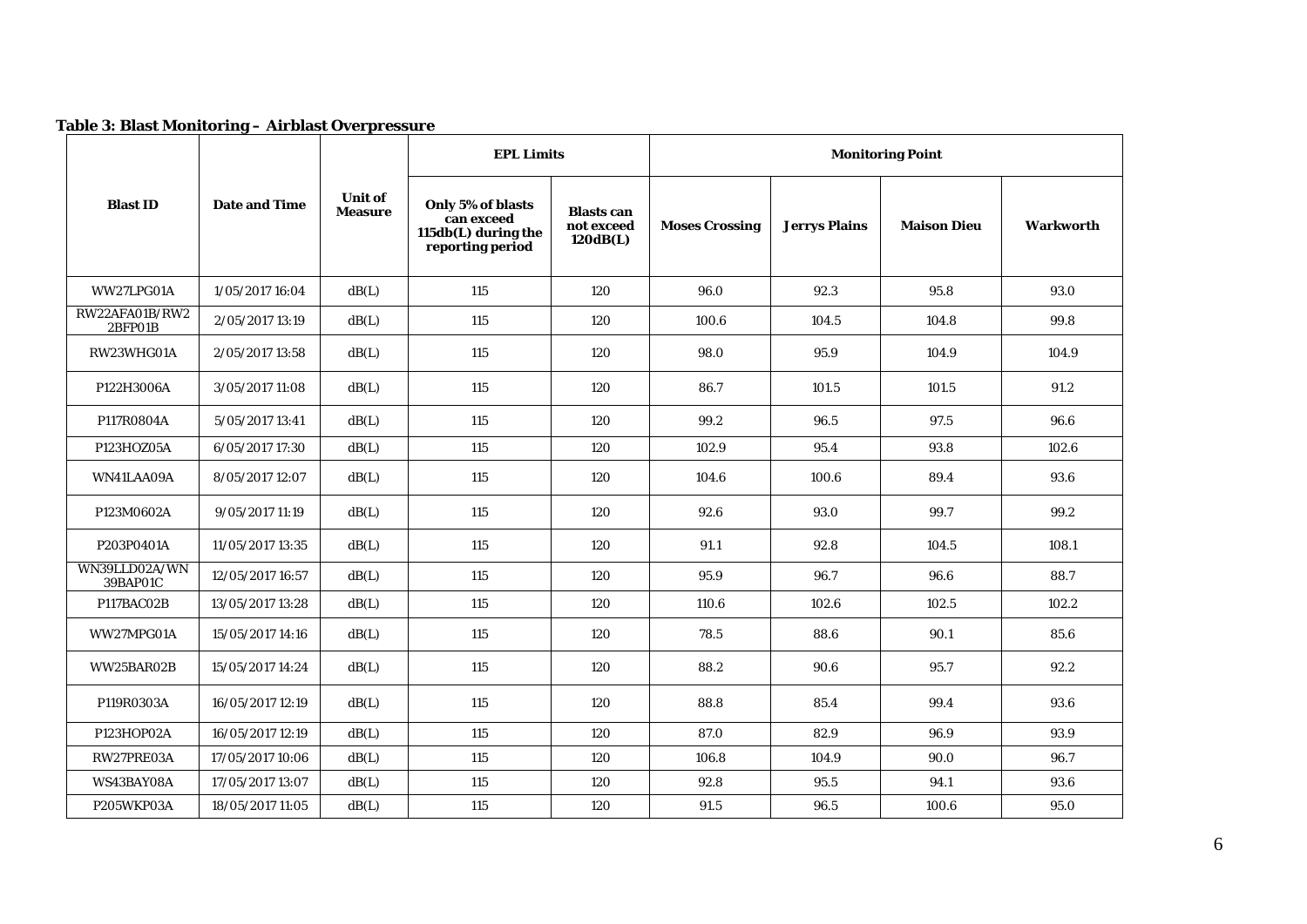| P204M1P05A | 19/05/2017 12:16 | dB(L) | 115 | 120 | 99.1   | 93.2   | 93.6   | 90.7   |
|------------|------------------|-------|-----|-----|--------|--------|--------|--------|
| WN41LAA10A | 19/05/2017 15:47 | dB(L) | 115 | 120 | 111.6  | 113.0  | 92.6   | 98.6   |
| P119P0603A | 22/05/2017 12:23 | dB(L) | 115 | 120 | 92.0   | 86.9   | 92.2   | 88.1   |
| P121M0601A | 24/05/2017 14:21 | dB(L) | 115 | 120 | 96.08  | 106.38 | 109.65 | 104.18 |
| P205WK606A | 24/05/2017 16:17 | dB(L) | 115 | 120 | 89.02  | 93.97  | 108.7  | 107.10 |
| P123HOZ07A | 25/05/2017 12:19 | dB(L) | 115 | 120 | 96.55  | 91.08  | 92.1   | 92.70  |
| WS43BAY09A | 26/05/2017 13:47 | dB(L) | 115 | 120 | 96.31  | 91.15  | 87.65  | 91.07  |
| WS39ULP01A | 29/05/2017 13:08 | dB(L) | 115 | 120 | 104.11 | 104.89 | 111.1  | 91.38  |
| P118R0601A | 30/05/2017 14:17 | dB(L) | 115 | 120 | 97.49  | 110.17 | 109.64 | 109.58 |
| P118R0102A | 30/05/2017 14:24 | dB(L) | 115 | 120 | 87.37  | 107.75 | 114.46 | 97.73  |
| WN43UPG07A | 31/05/2017 13:08 | dB(L) | 115 | 120 | 90.31  | 93.34  | 95.96  | 89.74  |

### **Table 4: Blast Monitoring – Ground Vibration**

|                           |                      |                                  | <b>EPL Limits</b>                                                        |                                                      | <b>Monitoring Point</b> |                      |                    |           |
|---------------------------|----------------------|----------------------------------|--------------------------------------------------------------------------|------------------------------------------------------|-------------------------|----------------------|--------------------|-----------|
| <b>Blast ID</b>           | <b>Date and Time</b> | <b>Unit of</b><br><b>Measure</b> | Only 5% of blasts<br>may exceed 5 mm/s<br>during the<br>reporting period | <b>Blasts may</b><br>not exceed<br>$10 \text{ mm/s}$ | <b>Moses Crossing</b>   | <b>Jerrys Plains</b> | <b>Maison Dieu</b> | Warkworth |
| WW27LPG01A                | 1/05/2017 16:04      | mm/s                             | $5\phantom{.0}$                                                          | 10                                                   | 0.04                    | 0.03                 | 0.02               | 0.27      |
| RW22AFA01B/RW2<br>2BFP01B | 2/05/2017 13:19      | mm/s                             | 5                                                                        | 10                                                   | 0.16                    | 0.06                 | 0.10               | 0.38      |
| RW23WHG01A                | 2/05/2017 13:58      | mm/s                             | $5\phantom{.0}$                                                          | 10                                                   | 0.24                    | 0.11                 | 0.06               | 0.24      |
| P122H3006A                | 3/05/2017 11:08      | mm/s                             | $5\phantom{.0}$                                                          | 10                                                   | 0.02                    | 0.02                 | 0.02               | 0.38      |
| P117R0804A                | 5/05/2017 13:41      | mm/s                             | $\mathbf 5$                                                              | 10                                                   | 0.30                    | 0.12                 | 0.60               | 0.96      |
| P123HOZ05A                | 6/05/2017 17:30      | mm/s                             | $5\phantom{.0}$                                                          | 10                                                   | 0.06                    | 0.04                 | 0.09               | 0.17      |
| WN41LAA09A                | 8/05/2017 12:07      | mm/s                             | $\mathbf{5}$                                                             | 10                                                   | 0.10                    | 0.11                 | 0.08               | 0.09      |
| P123M0602A                | 9/05/2017 11:19      | mm/s                             | $\mathbf{5}$                                                             | 10                                                   | 0.07                    | 0.06                 | 0.24               | 0.24      |
| P203P0401A                | 11/05/2017 13:35     | mm/s                             | $\mathbf{5}$                                                             | 10                                                   | 0.03                    | 0.03                 | 0.07               | 0.39      |
| WN39LLD02A/WN             | 12/05/2017 16:57     | mm/s                             | $5\phantom{.0}$                                                          | 10                                                   | 0.20                    | 0.18                 | 0.11               | 0.10      |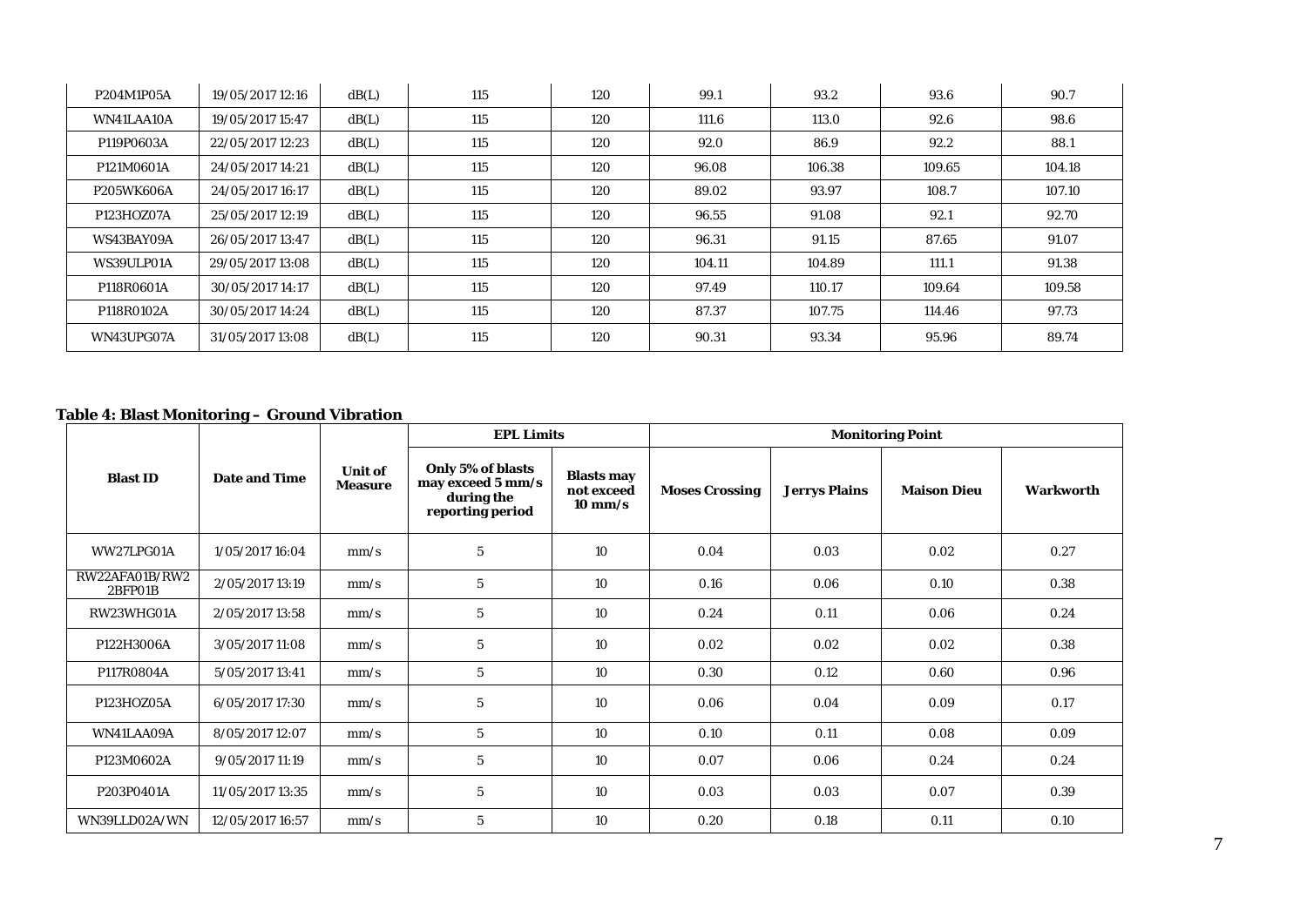| 39BAP01C   |                  |      |                 |    |      |      |      |      |
|------------|------------------|------|-----------------|----|------|------|------|------|
| P117BAC02B | 13/05/2017 13:28 | mm/s | $5^{\circ}$     | 10 | 0.09 | 0.06 | 0.21 | 0.20 |
| WW27MPG01A | 15/05/2017 14:16 | mm/s | $5\phantom{.0}$ | 10 | 0.03 | 0.02 | 0.02 | 0.12 |
| WW25BAR02B | 15/05/2017 14:24 | mm/s | $5\phantom{.0}$ | 10 | 0.19 | 0.22 | 0.07 | 0.41 |
| P119R0303A | 16/05/2017 12:19 | mm/s | $5\phantom{.0}$ | 10 | 0.04 | 0.04 | 0.39 | 0.61 |
| P123HOP02A | 16/05/2017 12:19 | mm/s | ${\bf 5}$       | 10 | 0.26 | 0.11 | 0.39 | 0.61 |
| RW27PRE03A | 17/05/2017 10:06 | mm/s | $5\phantom{.0}$ | 10 | 0.37 | 0.06 | 0.08 | 0.26 |
| WS43BAY08A | 17/05/2017 13:07 | mm/s | $\mathbf{5}$    | 10 | 0.11 | 0.09 | 0.08 | 0.59 |
| P205WKP03A | 18/05/2017 11:05 | mm/s | 5 <sup>5</sup>  | 10 | 0.08 | 0.06 | 0.15 | 0.29 |
| P204M1P05A | 19/05/2017 12:16 | mm/s | 5 <sup>5</sup>  | 10 | 0.15 | 0.08 | 0.28 | 0.32 |
| WN41LAA10A | 19/05/2017 15:47 | mm/s | 5 <sup>5</sup>  | 10 | 0.07 | 0.18 | 0.06 | 0.32 |
| P119P0603A | 22/05/2017 12:23 | mm/s | 5 <sup>5</sup>  | 10 | 0.03 | 0.03 | 0.04 | 0.24 |
| P121M0601A | 24/05/2017 14:21 | mm/s | $5\phantom{.0}$ | 10 | 0.12 | 0.07 | 0.12 | 0.31 |
| P205WK606A | 24/05/2017 16:17 | mm/s | $5\phantom{.0}$ | 10 | 0.12 | 0.08 | 0.45 | 0.83 |
| P123HOZ07A | 25/05/2017 12:19 | mm/s | $5\phantom{.0}$ | 10 | 0.08 | 0.05 | 0.06 | 0.40 |
| WS43BAY09A | 26/05/2017 13:47 | mm/s | $5\phantom{.0}$ | 10 | 0.21 | 0.12 | 0.10 | 0.20 |
| WS39ULP01A | 29/05/2017 13:08 | mm/s | $5\phantom{.0}$ | 10 | 0.16 | 0.18 | 0.08 | 0.08 |
| P118R0601A | 30/05/2017 14:17 | mm/s | $5\phantom{.0}$ | 10 | 0.23 | 0.13 | 0.23 | 0.53 |
| P118R0102A | 30/05/2017 14:24 | mm/s | 5 <sup>5</sup>  | 10 | 0.08 | 0.04 | 0.08 | 0.29 |
| WN43UPG07A | 31/05/2017 13:08 | mm/s | $5\phantom{.0}$ | 10 | 0.05 | 0.04 | 0.04 | 0.11 |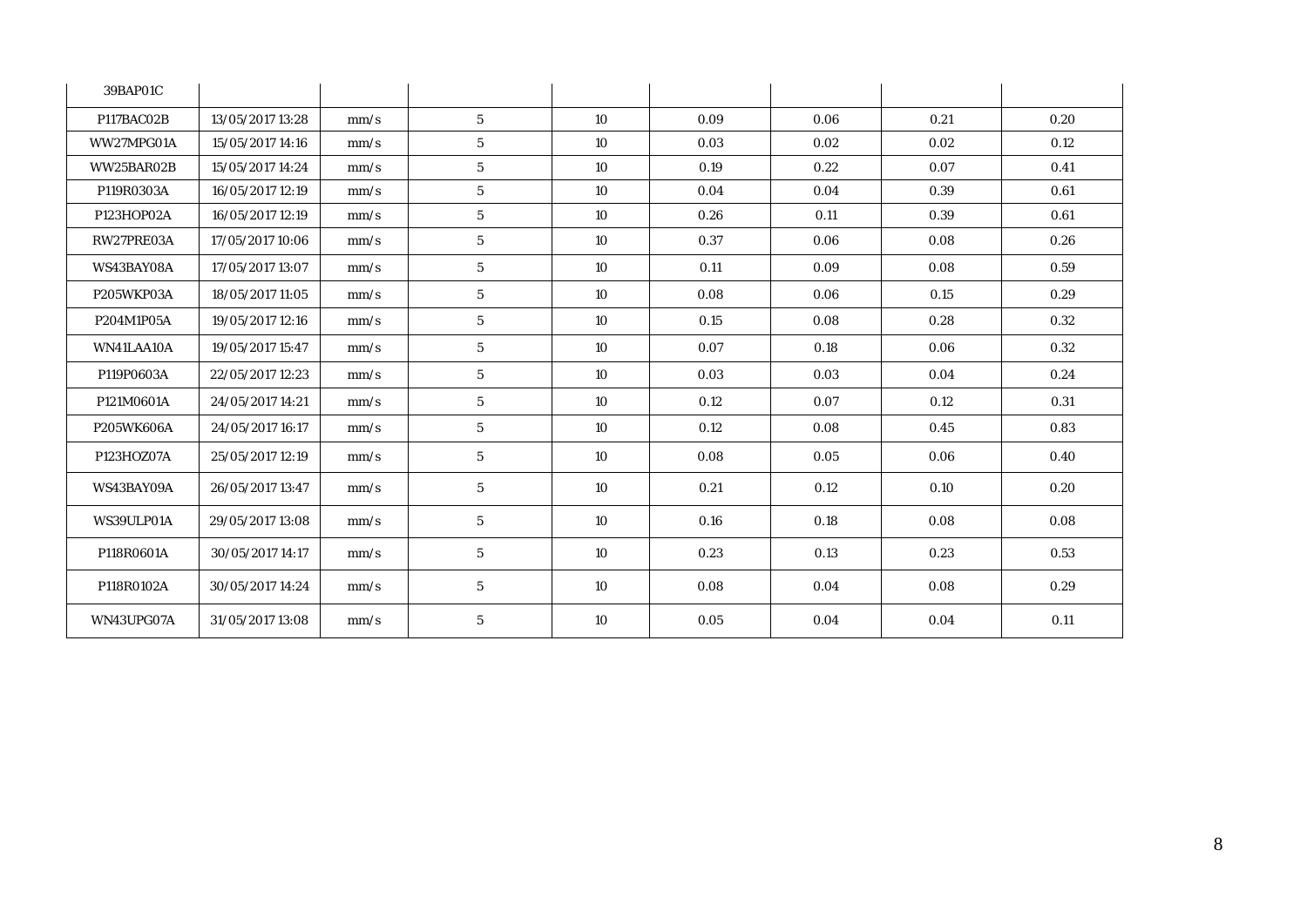**Appendix A: Hunter Valley Operations Monitoring Locations Plan**